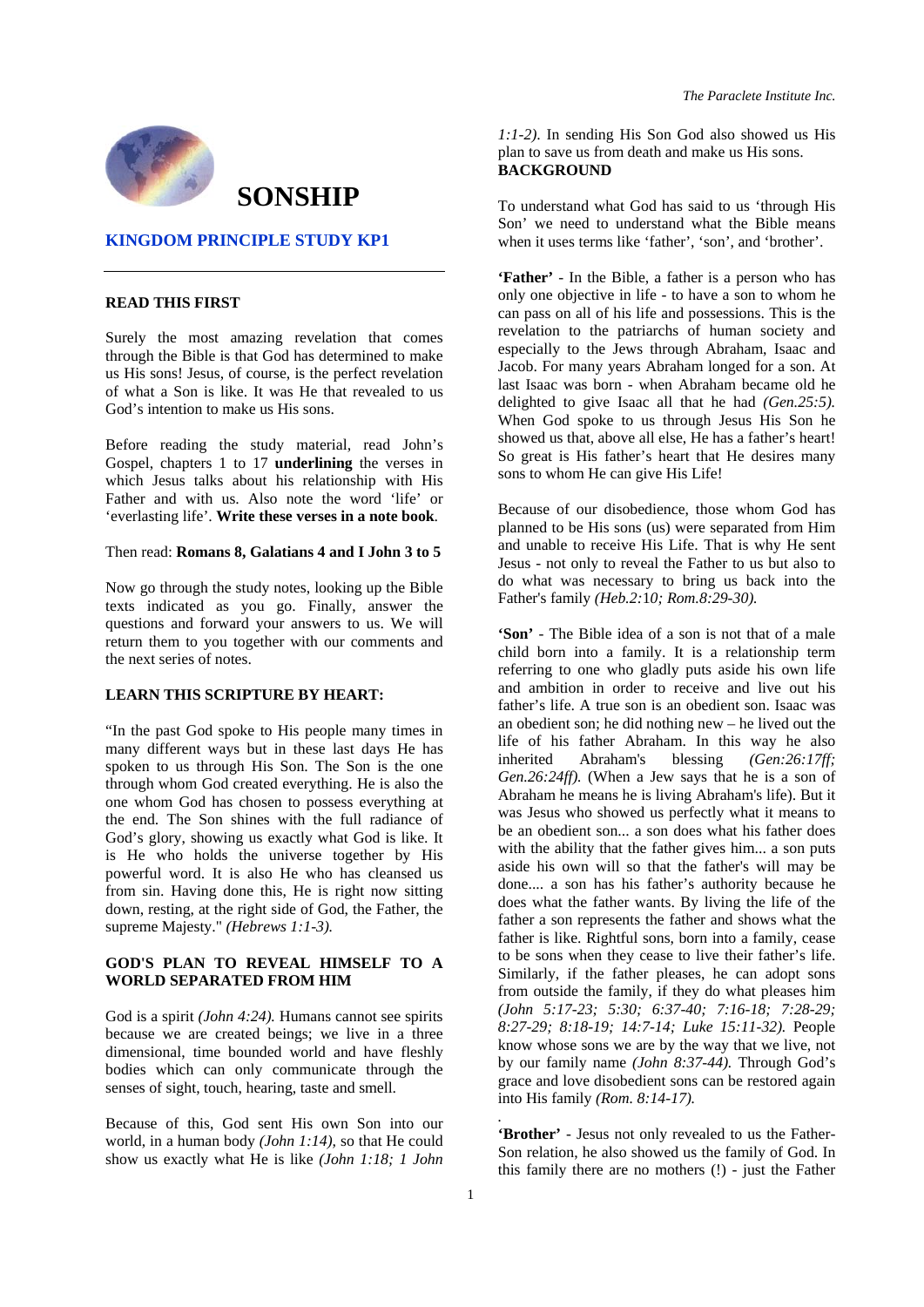and many sons, Jesus being the first and oldest brother. We become Jesus' brothers when we receive the Father's Life and begin living obediently, as Jesus lived - doing the will of our Father. This new relationship with our heavenly Father and the family of God may cut across natural, human family relationships *(John 5:21; Heb.2:7-9; Matt. 12:46-50; Matt. 10:34-39; Luke 14:25-27).*

### **BECOMING A SON OF GOD**

Through Jesus, God has opened up a way for all people - both men and women, Jews and Gentiles – to become his sons. How wonderful! By allowing Himself to be put to death on the cross Jesus has earned the right to give us the Father's life. (This was God's plan from the beginning). If we receive this life we are empowered by it to live for God as obedient sons; we escape from our old life lived in slavery to human passions and avoid the punishment that will come on all those who continue to be disobedient. When we receive the Father's life through Jesus we are adopted into God's family *with full privileges*. We become joint heirs with Jesus of all God's life as we live in union with Him. It is the Holy Spirit living in us who makes sure that we know that this is really true! *(John 3:36; Rom. 6:12-23; Rom.8:12-17; Gal.4:4-7).* 

We see clearly what it means to become a son of God in John's Gospel chapter 1. When the Word (Jesus) came into the world he had within his human body the life of the Father. He also showed us clearly that he was able to pass on this life to others; the lame walked, the blind were made to see, even the dead were raised to life! *(John 1:1-18; John 5:21, 26; Matt.9:1-8; John 9:1-7)*.

This life in Jesus brought light to the whole world. Until that time the people of the world had been sitting in darkness and the shadow of death *(John 1:4; 8:12, Luke 1:78-79)*. The life that came in Jesus is the only real life that has ever come into the world - other forms of 'life' lead only to certain death; Jesus' life is the Father's life and it cannot die; this is why it is called 'eternal life' *(John 11:25; John 6:25-58).* 

Whoever receives the Father's life through Jesus shall never die *(John 3:16).* We receive this life firstly by recognising who Jesus is (believing in Him). It is the Holy Spirit who makes it possible for us to see Jesus as he really is – God's Son. Without the Holy Spirit we are unable to see or understand anything that God is saying to us through Jesus.

But we must do more than just know who Jesus is even the devil knows that. We must **receive** the free gift of the Father's Life, i.e. the Holy Spirit *(Rev. 3:20).* When we receive God's life we know that we have it *(Acts 19:1-7).* It is a definite and real experience. God's Spirit (life) joins with our spirit deep within us. We are born again *(John* 3:3), our spirit made alive and part of God's new creation. If we do not have God's life within us we are not His sons and not Jesus' brethren *(Rom.8:9*). It is by receiving His life that we are made God's sons. This life is very powerful – it changes us into the likeness of Jesus within and can keep our human bodies in health as well (*I John* 5:12; *John 3:36, Romans 8:11).* 

# **LIVING AS A SON**

John says it this way: 'Dear brothers, see how much the Father has loved us! His love is so great that we are called God's children and so in fact we are; we know that when Jesus appears again our human bodies will be changed so we shall be like Him. We shall then be able to 'see' Him as He really is. Everyone who has this hope in Jesus keeps himself pure, just as He is pure'. *(Heb.8:9; Rom.8:17; I John*  5; *I John 3:1-3).* 

Everyone who lives in union with Christ does not continue in sin... whoever does what is right is righteous... **whoever continues in sin belongs to the devil**. Whoever is a child of God does not continue in sin for God's very nature is in him... here is the difference between God's children and the devil's children - **anyone who does not do what is right or does not love his brother is not God's child**. We know that we have left death and come over into life because **we love our brothers**. (*I John 3:7-10, 14).* 

Jesus gave His life for us *(John 3:16-18).* We too must give our lives for our brothers. If a rich person sees his brother in need, yet closes his heart against his brother, how can he claim to be God's son? Our love should be **not just in words** - **it must be TRUE LOVE which shows itself in action**. When we are God's sons we receive from God whatever we ask because we obey His commands and do what pleases Him! Whoever obeys God's commands lives in union with God and God lives in union with Him. And because of the Spirit that God has given us, we **know**  that God lives in union with us *(I John 3:22-24)*.

God's children are not deceived by false anti-Christ prophets, because **the life** of God within them is **more powerful** than the spirit of those who belong to the devil's world *(John 4:4).* God's children listen and understand each other; whoever does not listen or understand us does not belong to God - that is how we can tell the difference between the Spirit of Truth and the spirit of error *(I John 4:6; John 8:43)* 

Dear friends, let us love one another - whoever loves is a child of God and knows God. God showed His love for us by sending His Son into the world so that